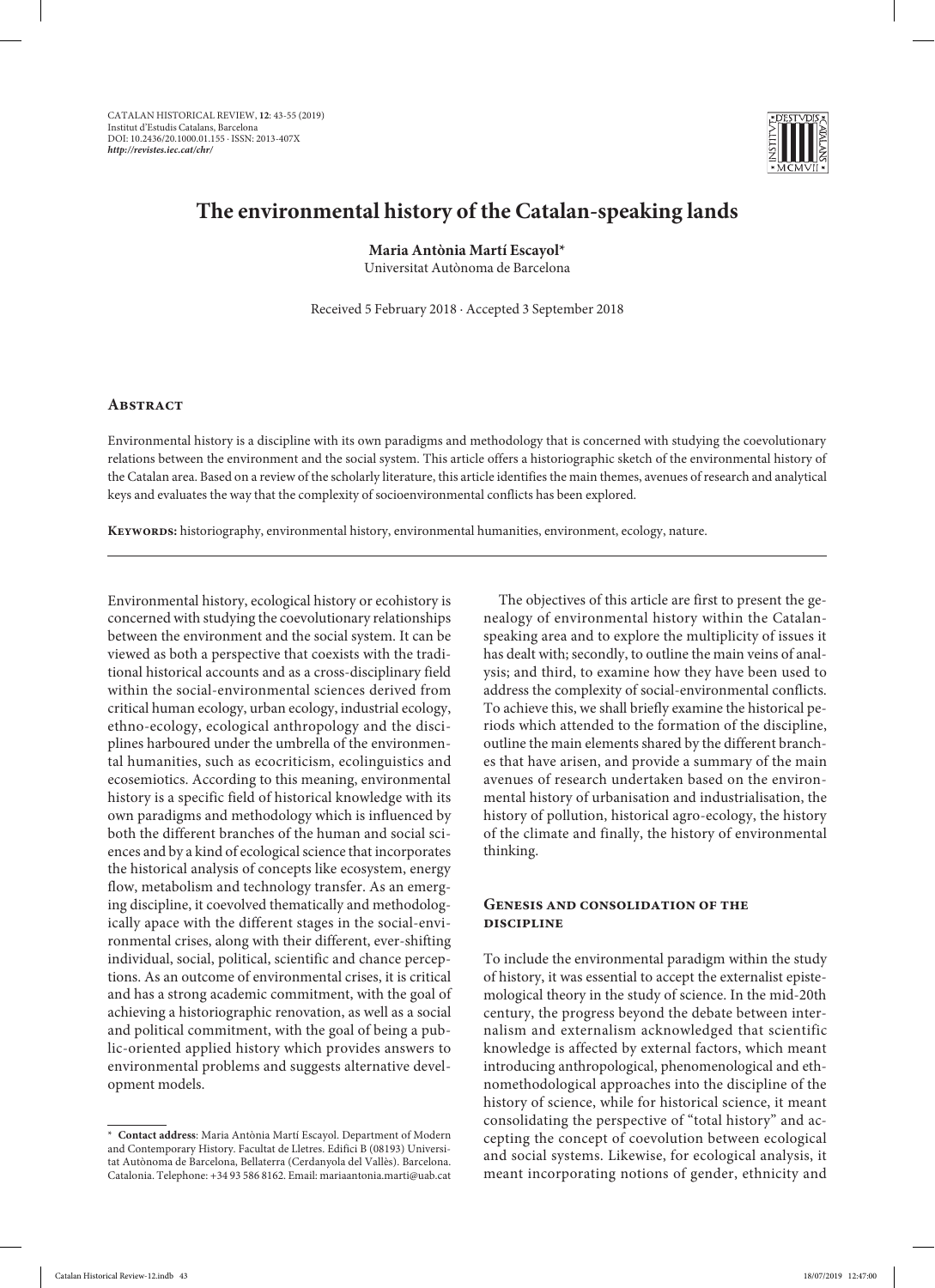class and considering methodological proposals of new scientific approaches, such as complexity theory and the concept of post-normal science.

In the 1960s to 1980s, the cohesion and institutionalisation of the scientific community around environmental history began first in the English-speaking world<sup>1</sup> and later in Europe, Latin America and Asia. This early period is when there was the strongest social and political commitment, although, according to some interpretations, this gradually vanished as institutionalisation took root.2 By the 2010s, it was possible to recognise different generations of experts and to distinguish three main avenues of research: material, cultural and political environmental history. The convergence of all three avenues facilitated an analysis of the environment viewed as a conglomerate of objectifiable factors and subjective perceptions. The first one studies physical changes, both in themselves and in relation to society and manufacturing technologies; the second examines the definitions, representations, perceptions, ideologies, ethics and myths generated around concepts like environment, nature, pollution and climate; and the third studies the reactions, policies and laws that regulate interactions between individuals, societies and the environment. Regardless of whether or not all three are present simultaneously in a diachronic analysis, they all address problems that cannot be limited to either the classic timelines or a single academic discipline.

In the Catalan-speaking lands, the earliest approaches which incorporated the environment into historical study came from ecological economics, geography and the speciality of landscape science. Environmental history coalesced as a self-aware discipline during the 1990s, when Joan Martínez Alier and Anna Monjo founded the journal *Ecología Política* (1991) and when the fields of history, geography and archaeology set forth methodological proposals and initiatives which kindled the debate with experts on the subject. Examples include the seminar held in Girona in 1991 entitled "Història ecològica i Història de la ecologia" organised by Ramon Garrabou and Joan Martínez Alier, with the presence of Piero Bevilacqua, Christian Pfister, Jean-Paul Deléage and Joachim Radkau, among others;3 the following year, the journal *Recerques* devoted a monographic issue to the topic;<sup>4</sup> in 1994, Joan Martínez Alier described the objectives and main methodologies of ecological economic history in *De la economía ecológica al ecologismo popular*; 5 around the same time, Ramon Garrabou and José Manuel Naredo initiated a series of interdisciplinary seminars which laid the methodological groundwork of research into agroecological history;<sup>6</sup> the first thesis on historical climatology was read by Mariano Barriendos;7 and the *Archaeomedes* project was undertaken with the goal of analysing the anthropic and natural dynamics involved in shaping the Mediterranean environment, with the participation of experts from the Universitat Pompeu Fabra, the Universitat de Girona, the Universitat de Barcelona and the Universitat Autònoma de Barcelona.

The discipline became institutionalised in the 2000s, if we consider its inclusion in different university-based research groups and ongoing projects which went on to have significant repercussions on today's scholarly output. They include the groups and projects led by Ramon Garrabou Segura, Enric Tello Aragay, Rosa Congost Colomer and Armando Alberola Romá, as well as those conducted around the *Seminari d'Estudis i Recerques Prehistòriques* of the Universitat de Barcelona and the *Institut de Ciències de la Terra Jaume Almera* (IIGJA), a continuation of the research institute founded in 1965 by Lluís Solé Sabarís<sup>8</sup>

The acceptance of the ecological paradigm within Catalonian academia is indebted to the longstanding, consolidated historiographic tradition of certain disciplines which had taken an interest in the diachronic analysis of nature, especially geography, natural history and the history of medicine, since the 19th century. Examples include the projects to restore the cultural and natural heritage undertaken by the Renaixença movement, scientific excursionism and botanical and natural history studies (especially the studies by Eduardo Boscà, Barceló i Combis, Odon de Buen y del Cos and Norbert Font i Sagué), as well as the influence of environmental education, scouting, naturalism, anarchism (which is keenly interested in nature), evolutionism and hygienism.

Throughout the 1960s to 1980s, several approaches erased the boundaries between history, science and geography following the methodological proposals of the Annals school and the new social history, or the models designed by Pierre Vilar, Pau Vila and Lluís Solé Sabarís. Examples include the historical studies of science and technology by José Maria Lopez Piñero; studies within the speciality of landscape science by Maria de Bolós, Josep M. Panareda and Joan Sabí;<sup>9</sup> and those developed within the circle of the journal *Geo Crítica* (1976), such as the ones by Horacio Capel and Luis Urteaga. Around the same decades, Manuel Sacristan and Joan Martinez Alier<sup>10</sup> spearheaded critical theories such as economic ecology and political ecology, which were essential to shaping today's environmental history; Ramon Margalef, Maria Rosa Miracle, Maria Àngels Cardona Florit and Ramon Folch forged ecological science in the study of ecosystems; and social and political ecological movements arose in the different Catalan-speaking lands in convergence with neighbourhood, feminist and anti-militarist movements.

The dialogic relationship among all of them and other events fleshed out the particularities of an environmental history which has deployed the three avenues mentioned above – material, cultural and political environmental history – and coalesced around a considerable variety of field of research. The greatest bulk of studies is in the environmental history of urbanisation and industrialisation, the history of pollution, agro-ecological history and climate history.

If we set out to undertake a global examination of the fields developed, we must bear in mind different factors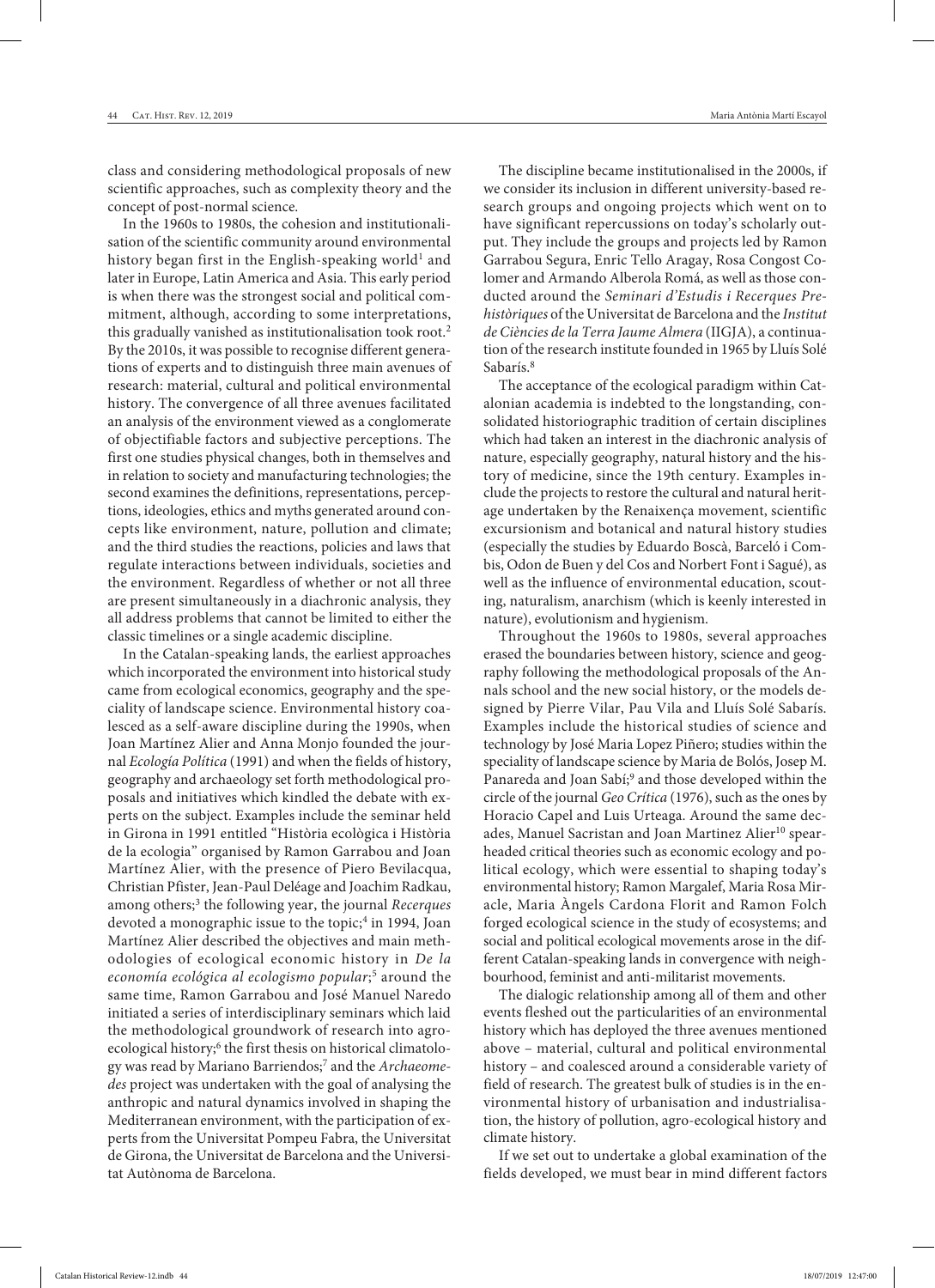which hinder us in this undertaking and force us to be prudent in our assessment. There is quite a bit of dispersion among experts and different research groups; there is no actual association to bring them together; and it has only recently and discreetly been introduced into academic curricula, limited to university Master's programmes. In this sense, we could highlight the course taught by Agustí Nieto Galan, "Technology and Environment: A Historical Perspective", in the PhD in Environmental Sciences at the *Institut de Ciència i Tecnologia Ambiental* (Universitat Autònoma de Barcelona) between 1998 and 2002; and the "Environmental Thought" course in the Joint European Master Programme in Environmental Studies (Technische Universität Hamburg, Aalborg Universitet, Universitat Autònoma de Barcelona, Universidade de Aveiro) between 2009 and 2011. Since 2010, Armando Alberola has taught the course entitled "The Mediterranean World Facing Natural Risk in the Modern World" in the Inter-University Master's in Hispanic History and Identity in the Western Mediterranean (15th to 19th centuries) (Universitat de Barcelona, Universitat de València, Universitat d'Alacant and Universitat Jaume I de Castelló). And Enric Tello teaches "Environmental History: Energy and Territory" as part of the current curriculum in the Master's in Economic History (Universitat de Barcelona).

Furthermore, during the same years the purposes and methodologies of the discipline itself have shifted. As the definition of the subject of study has become more complex and self-organised, there is an increasing number of frameworks of reference created by ecology, human ecology, social ecology, ecological sociology and political economics which determine the relational variables between society and environment that can be extrapolated to historical analysis.11 However, after more than two decades of scholarly output, it is possible to survey the field from the vantage point of a certain distance. By doing so, we can find numerous areas of common ground and mixture among the different fields. Below we shall outline six of the common elements of the scholarly output produced in the Catalan-speaking lands.

First, the influence of ecological economics is unquestionable. This is clear in the fact that essential to the environmentalisation of urban history, economic history, agrarian history or human geography is the acceptance of theories revolving around social metabolism, Georgescu-Roegen's theory of flows outlined in *The Entropy Law and the Economic Process*12 and more recently the resumption of multiscale integrated analyses of the metabolism of society and ecosystems undertaken to simulate possible patterns of development.<sup>13</sup>

Secondly, the prime role of political ecology is also clear, which is concerned with the social and political dimensions of environmental issues, with a particular emphasis on power relations. When the different disciplines "environmentalised", they sought to detect and describe the entire set of objectifiable factors and subjective perceptions that defined the environment and, as if it were a text, they have read and interpreted its politicised elements, both discursive and material.

Third, the influence from the geographic tradition is palpable. Chorological and spatial analyses are part and parcel of ecological and environmental analysis. Space, territory and place are the focal points, and more notably so is the study of the distribution and layout constants which are often interpreted in an economic and political vein, with a clear influence from the theories of location, human ecology and political ecology. The degrees of neutrality of places, locations, distributions and consumptions are evaluated, and to what extent the results reveal the affiliation and reaffiliation of a desired socio-spatial segregation and consequent unequal access which generates social conflicts is also analysed. In this way, there is a shared interest in interpreting the reproduction of the power relations which can be inferred from the spatial distribution of energies, materials, infrastructures and industries and from unequal access to natural resources.

Fourth, the influences of constructivism are clear. In all the fields, it is common to analyse the language and attempt to decode the discourses and concepts related to the environment, which are viewed as categories within complex systems subjected to joint processes and multiple dependent scales, such as of space, time, society, identity, gender, individual or chance. Thus, it is taken for granted that concepts like pollution, pollutant, naturalisation, water, air or food quality standards, erosion, natural disaster and environmental risk are shaped and constructed by these spatial, temporal, social or identity-based contexts, which, in turn, shape and build new ones, both discursive and material, contemporary or not.

Fifth, a common set of ideas can be detected in many of the studies which examine a current environmental challenge or one that existed when they were written, namely the creation of a practical tool that is capable of evaluating the present and proposing alternative models. Thus, when faced with a challenge, the objective is to identify, define, interpret, evaluate and propose.

Finally, the environmental history devoted to the Catalan environment obviously has to deal with conjectures stemming from the socioenvironmental setting itself and must bear in mind its own periodisations and common problems. In terms of the local periodisations, we can stress the climate stages (the warm Mediaeval episode between approximately the 8th and 14th centuries, the Little Ice Age between the 14th and 19th centuries, and anthropic-induced climate change since the 20th century); the specificities generated by the system of land access and property structures; and the major socio-metabolic stages (organic economies before the 18th century, organic economies in the agrarian sector and fossil fuels in industry and transport from the late 18th century until the mid-20th century, and the industrialisation of agriculture and livestock since the second half of the 20th century).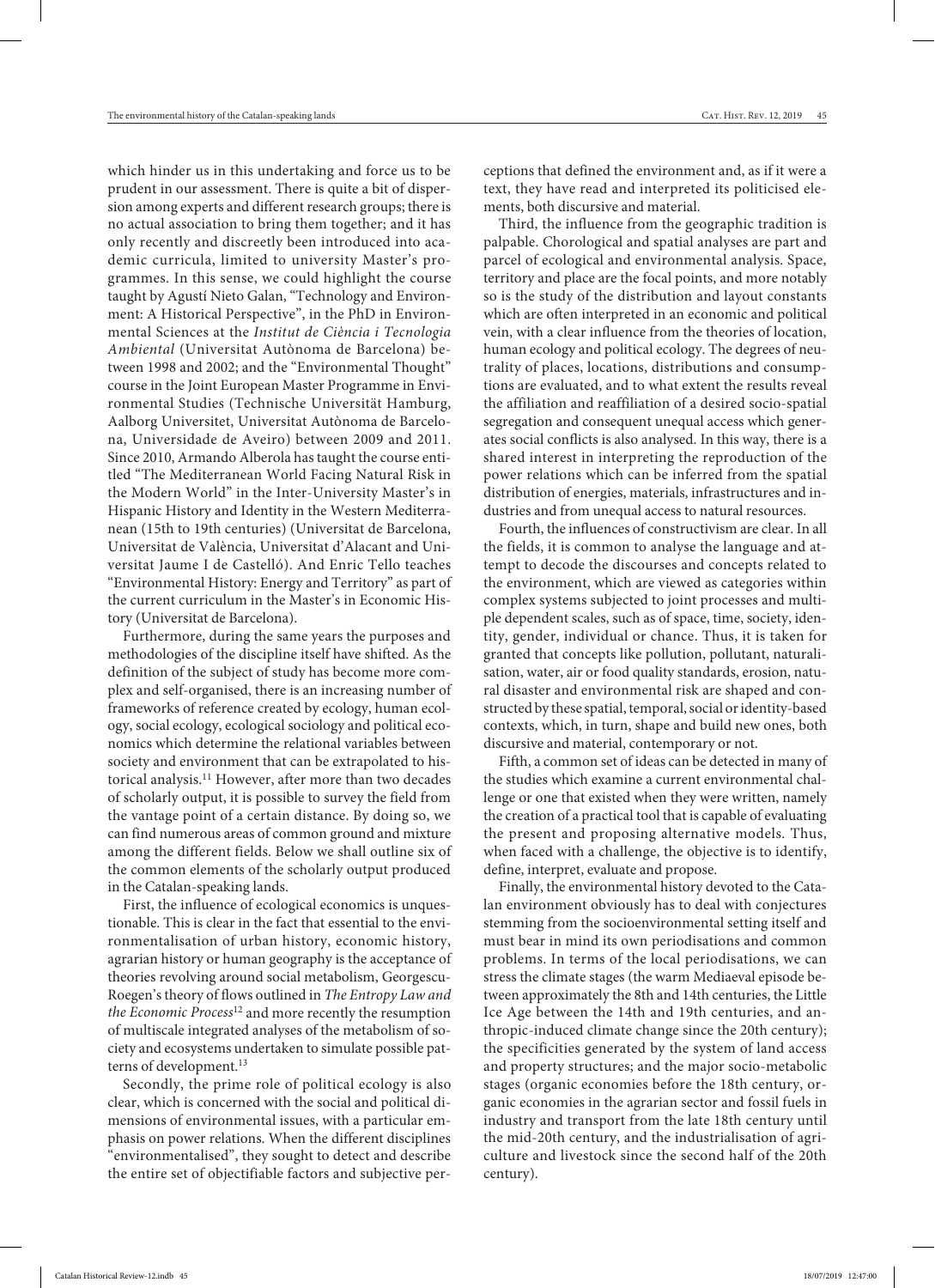46 Cat. Hist. Rev. 12, 2019 Maria Antònia Martí Escayol

The common problems throughout the entire history have included the different climate adversities which have arisen, the scarcity and irregularity of water resources characteristic of the Mediterranean climate, the scarcity of agricultural land, and constraints arising from wars and the movements of armies. And for the more recent eras, they have included the conflicts inherent to urbanisation, waste management, tourism, conservation of biodiversity, natural park management, the introduction of genetically modified crops, production and consumption externalities and pollution arising from human activities (noise, visual, air or water), the use and extraction of minerals and fossil fuels, and the construction of power plants. Specifically from recent history, we should cite longstanding conflicts such as those stemming from the Ercros chemical complex in Flix (since 1897), the air pollution from the cement factory in Montcada i Reixac (since 1917), the salinization of the Llobregat River owing to the potash mines (since 1925) and the risk of pollution posed by the nuclear power plants in Vandellòs (since 1974), Cofrents and Ascó (since 1984). Among the conflicts existing right now, $^{14}$  apart from those caused by global climate change, we can cite the Son Reus incinerator on Mallorca (since 1992), the expansion of La Punta port in Valencia (since 1993), nitrate pollution in the Ter River (since 2000), the diversion of the Ebro River based on the National Hydrological Plan (since 2001), the construction of the very high-tension line between France and Catalonia (since 2001) and in Llucmajor (since 2010), the earthquakes associated with the Castor project in the Mediterranean Sea (since 2007) and the use of hydraulic fracturing to get hydrocarbons (since 2012).

# **The environmental history of urbanisation and industrialisation and the history of pollution**

The environmental history of urbanisation and industrialisation, provided for by both ecological economy and urban political ecology,15 has established four strands of revision and approach: the interpretation of historical environmental discourses related to urban planning; the reconstruction of the social metabolism (of energy and material flows); the identification of the propelling forces and guiding agents that take part in shaping these flows (use of the distributions and locations of energies and materials as reproducers of power relations); and the evaluation of conflicts and the responses generated by politicised distributions and locations.

In terms of the discourses, hygiene proposals have been posited in relation to urban planning and green spaces,<sup>16</sup> the proposals from anarchism related to natural laws and the urban metabolism<sup>17</sup> and the design of landscapes meant for work or play.18 In terms of the reconstruction of the metabolism, maps of gas,<sup>19</sup> electricity<sup>20</sup> and water<sup>21</sup> have been drawn up in which the flows are interpreted as the texts resulting from power representations, and as such, generators of social conflicts. In the historical perspective and for the urban sphere, conflictiveness<sup>22</sup> has recently been studied in the case of potable water fountains in 17th-century Barcelona within a context of water stress during the Little Ice Age; $2<sup>3</sup>$  in the case of water cycles in the city of Barcelona from the 19th century until today within a context of demographic explosion and the privatisation of water;<sup>24</sup> and in current history in the case of territorial conflicts in the Valencia metropolitan area during the 2000s.<sup>25</sup> From the vantage point of the territory as a whole, studies have focused on topics like water flows within the Spanish Civil War, <sup>26</sup> along with the geopolitics of the electrical and wind system in Catalonia.<sup>27</sup> Finally, also worth noting is the impetus from geography to incorporate environmental history as a tool for urban planning, as Horacio Capel outlined by in the specific case of the design of electrical energy flows at the *4th Symposium on Electrification*. 28

Likewise, studies of the history of pollution have examined four main points (which have much in common with studies on the environmental history of urbanisation and industrialisation): the interpretation of the discourses and grammars related to pollution; the politicisation of locations; the scope of pollution in terms of its environmental, socioeconomic and especially health impact; the scope of pollution in terms of concepts related to jurisprudence (such as environmental cost, social compensation, environmental responsibility, compensation measures and environmental restitution); and the examination of the conflict and mobilisation generated by pollution, with reference to the intensity of reactions, the groups involved, the forms of mobilisation and the social construction of risk.

Discursive analysis has evaluated the process of constructing and deconstructing concepts like the naturalisation, concealment or denial of the hazards of pollutants, quality standards or environmental toxins and food fraud. "Naturalisation", for example, was revisited in the case of the salinization of the Llobregat River by the potash mines since 1925, where the existence of natural geological salinity has been used to deny or minimise the anthropic pollution.<sup>29</sup> The dialectic between experts and individual or collective perceptions, as well as concealment, denial and the use of scepticism when assessing the hazard of pollutants, has been examined in the cases of the medical reports issued in the city of Barcelona in the 18th century which evaluated calico dyes and the use of  $coal;^{30}$  in the case of the broad spectrum of factors involved in constructing environmental toxicity in the 19th and 20th centuries;<sup>31</sup> and in the discourses related to the chemical plant in Flix<sup>32</sup> and the different nuclear power plants.33 Finally, the studies devoted to toxins and food fraud have led to an increase in the number of cases of adulteration detected since the 18th century, as well as to the definition of food quality standards.<sup>34</sup> Currently, the objective of two research projects framed within the 20th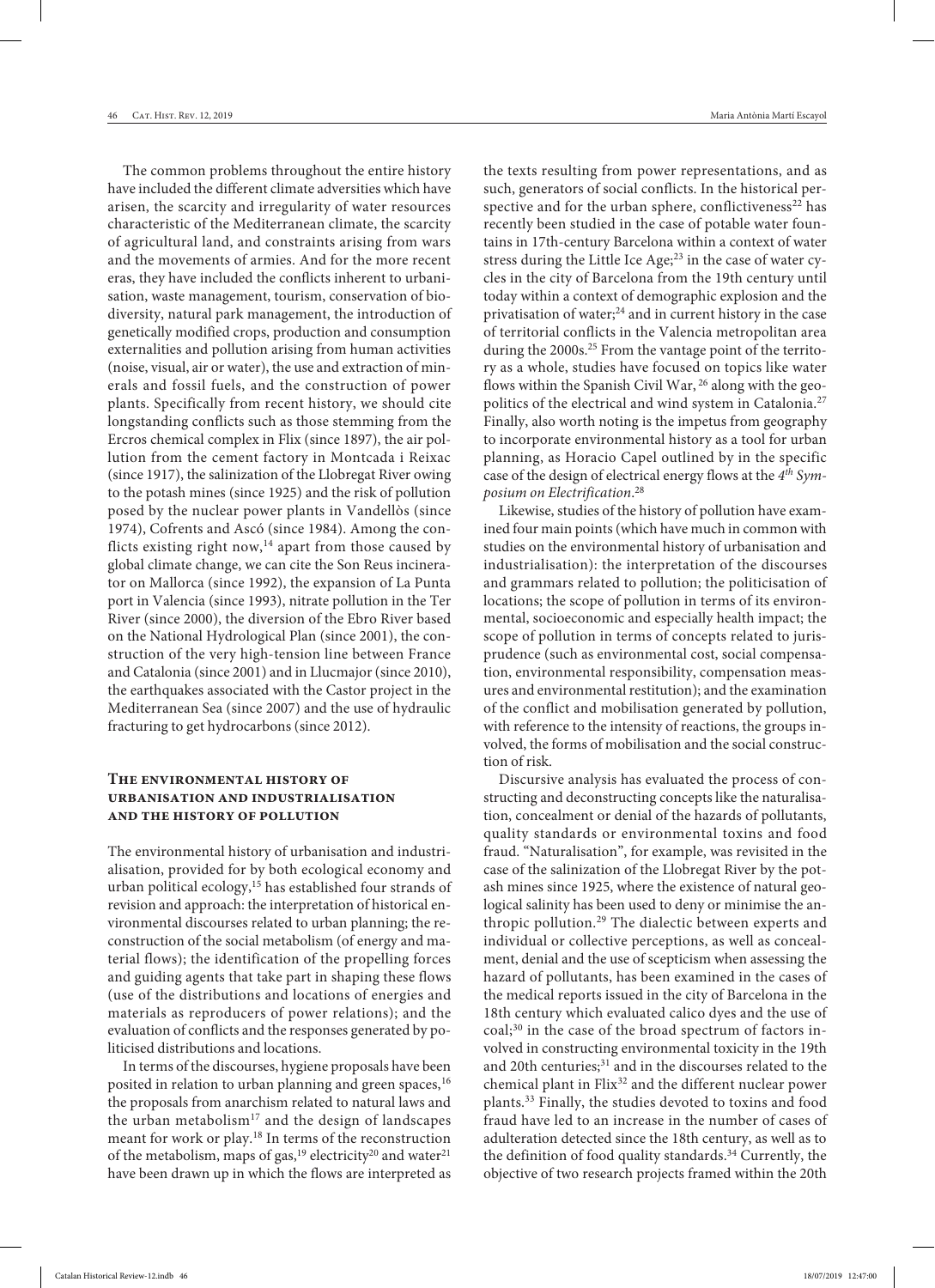century are to study the dialectic between experts' scientific knowledge and the public perception, in particular regarding the perceptions of risk and the deconstruction of concepts related to pollution and toxins.35

The interpretation of spaces in relation to pollution has revealed the politicisation and lack of neutrality of locations, such as the Vandellòs  $I^{36}$  nuclear power plant, as well as the waste storage in Ascó. It has also clearly revealed that location is closely tied to poverty in the region, which has also hindered the development of alternatives to overcome it.37 The evaluation of the health impacts has been closely tied to the history of medicine and particularly to the field of public health in both mediaeval and modern contexts.<sup>38</sup> Finally, the study of the determination of responsibilities and the forms of mobilisation have been evaluated in the case of the nitrate pollution from liquid manure in the Ter River since the 1980s,<sup>39</sup> the chemical industry in Flix<sup>40</sup> and the nuclear power plants in Ascó, Vandellòs and Cofrents.<sup>41</sup> On this point, we should note the importance of evaluations of the impacts of pollution and the determination of responsibilities for environmental justice movements,<sup>42</sup> as well as for courts (since the instatement of ecological crimes in Spain in 1983).

## **Agroecology and the environmental history of landscapes**

One could claim that agroecological history has been the cornerstone of environmental studies in the Catalanspeaking lands. The specialisation in agrarian history – which gained ground in academia between 1960 and 1970 – revised the interpretation of agrarian growth from an environmental vantage point in the 1980s. The gatherings of experts in history and experts in agronomic engineering, biology, economics and geography organised by Ramon Garrabou and José Manuel Naredo were essential to undertaking this revision. The purpose of these gatherings was to equip historians with the methodological tools they needed to environmentally evaluate issues related to nutrient flows, water resources, technology and the historical dynamics that come into play in the formation of agrarian, wooded or natural landscapes.

Since the 1990s, different interdisciplinary and international research groups have undertaken studies of agrarian metabolism and landscapes from this perspective, adapting to the requirements of the theoretical frameworks and the avenues of research that have emerged. Thus, natural,<sup>43</sup> agricultural<sup>44</sup> and forested landscapes have been historically reconstructed – especially for the stages prior to the 19th century, from deforestation until the first third of the 20th century and reforestation from the mid-20th century until today. For prior to this period, the paucity of sources makes it difficult to determine both the surface features and the ways the land was used.<sup>45</sup>

A common thread of the studies is the determination of the social and metabolic balances of the energy, nutrient and water flows; the evaluation of the changes in land use; and the analysis of social, metabolic and biophysical factors in unequal access to natural resources. Likewise, they have examined the coevolutionary relations among different spaces (agrarian, forest and natural; or urban and periurban)<sup>46</sup> and their relationship with land planning and biodiversity management during the periods when the studies were conducted.47 The evaluations focusing on the landscape viewed as a metabolic system have encompassed all of Catalonia.<sup>48</sup>

Within the sphere of research into agroecological history, we should cite the study conducted around traditional agricultural memory and organic economies. This is the memory that encompasses all the knowledge with the capacity to reproduce agro-systems within an organic, sustainable system which has been shaped both by theoretical texts and rural communities. The recovery and conservation of this traditional agro-memory has primarily been undertaken by the fields of philology and history on the one hand and ethnoecology on the other. Philology and history have transcribed, translated into Catalan if needed, edited and interpreted ancient, mediaeval and modern agricultural treatises,<sup>49</sup> texts which describe the traditional techniques that made it possible to get optimal yields from the agroecological flows of energy and materials, maintain the biodiversity of the landscape and allow pests, diseases or episodes of extreme weather to be combatted. In ethnoecology, the recovery of memory has focused on the periods when the studies were conducted and stressed the relationship between the use of traditional techniques and conservation of the biodiversity.<sup>50</sup> These works as a whole are particularly tied to ecological agriculture, endowing them with content, while also including research devoted to degrowth, which is extremely important at research centres within the Catalan-speaking area, in particular the Institut de Ciència i Tecnologia Ambientals of the Universitat Autònoma de Barcelona, which advocates a decrease in the use of allergenic chemicals and neurotoxic, immunosuppressive and mutagenic pesticides within the framework of a gradual, democratically-controlled reduction in consumption and economic production.<sup>51</sup>

Finally, we should cite the projects devoted to reconstructing historical green spaces. These initiatives have a strong communicative aim and the goal of transforming historical theory into practice. One example is the recovery of the agricultural space of the Jardí de l'Amistat d'Isidre Nadal in Sabadell, undertaken as an example of an alternative urban model connected with the anarchic discourses of the first half of the 20th century.52 We should also cite the reconstructions of green spaces in convents, such as the garden of the Caputxins de Sarrià and the medicinal plant and vegetable garden of the monastery of Pedralbes. These projects seek to construct spaces for environmental education and research, experimen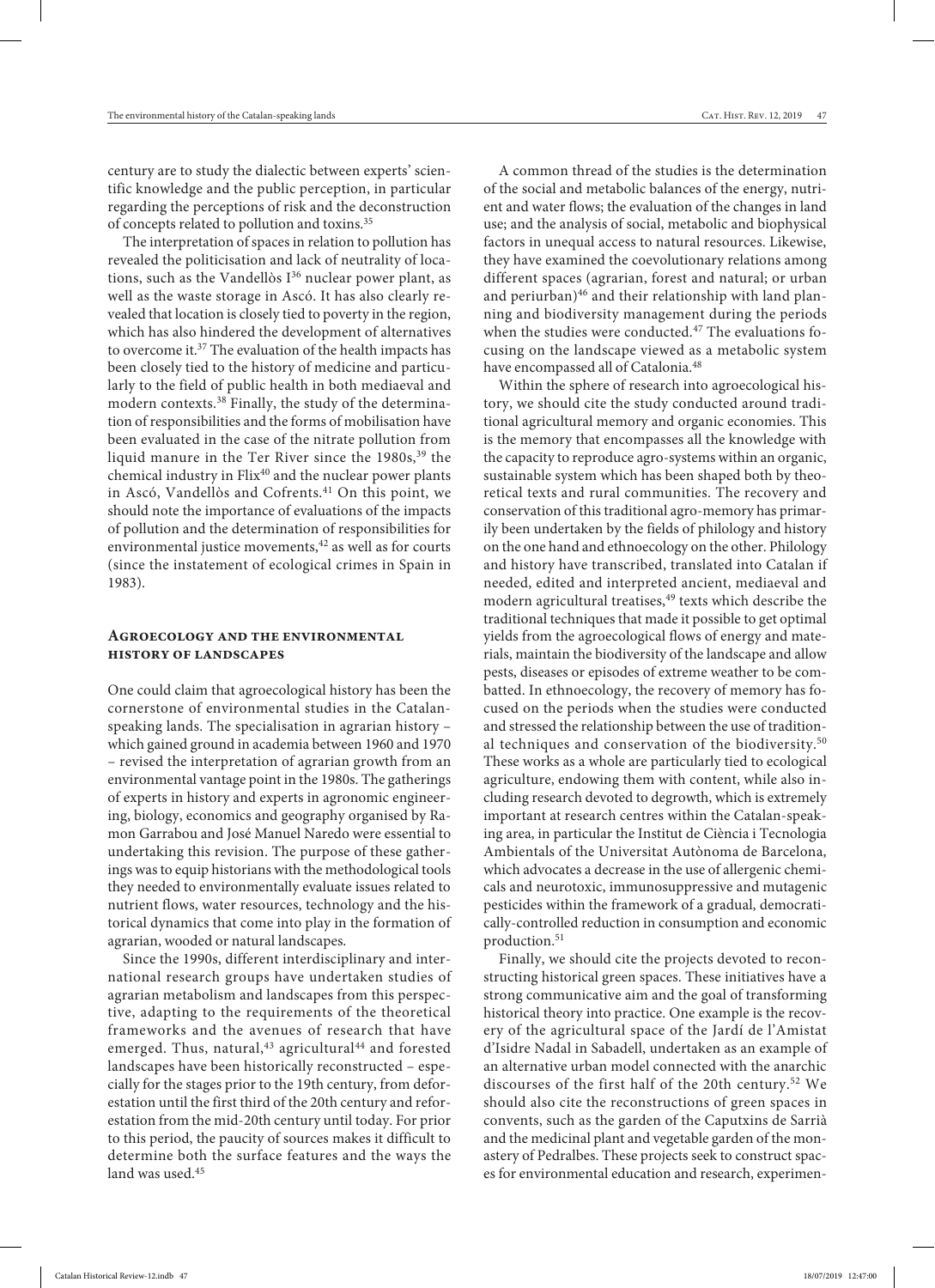tation and evaluation of the role that traditional agriculture can play in the development of contemporary ecological agriculture.

## **Historical climatology from the environmental perspective**

The Catalan-speaking lands have been solidly reconstructed and their climate described thanks to the longstanding historiographic tradition of historical climatology.<sup>53</sup> The environmental perspective injects coevolutionary considerations into the climate data and necessitates an interpretation of the subjectivities involved in the relationships between the individual and the climate. This kind of analysis is particularly unique in the Catalan-speaking lands because of both its richness and the high volume of documentation, which is instrumental after the 18th century, and qualitative or indirect proxy data before the 18th century (revolving around municipal, religious and private administrative sources, as well as account books and personal ledgers).

In order to establish the themes and flesh out the sources and methodologies in this field, the work undertaken by Mariano Barriendos for the first thesis read on historical climatology<sup>54</sup> in Catalonia was essential, as were the research projects by Armando Alberola (director of the "Grupo de Investigación en Historia y Clima" at the Universitat d'Alacant) and Miquel Grimalt (director of the "Grup de Recerca de Climatologia, Hidrologia, Riscs Naturals i Territori" at the Universitat de les Illes Balears). These studies, which are clearly influenced by considerations coming from systemic ecology and specifically from the social ecology of risk, have focused on precisely defining risk and natural disaster, and more concretely on decoding the concept of the social construction of risk.

The definition of natural disaster and the construction of risk have forced researchers to consider a broad gamut of closely interconnected factors, namely the description of the very exceptional nature of the natural phenomenon in terms of its singularity, variability or extreme manifestation;55 the determination of the population's exposure and vulnerability and to what extent vulnerable places are politicised;56 the interpretation of psychological attitudes and responses when faced with a natural disaster;<sup>57</sup> the evaluation of the material and textual responses of the population and the authorities; the study of the tools used to manage risk – such as communication and the exchange of oral or written knowledge;<sup>58</sup> the evaluation of the adaptations, responses, the capacity for resilience or collapse;59 and the delimitation of the scope of the impact on factors such as demographics, the economy, agricultural production<sup>60</sup> and health.<sup>61</sup>

The two periods examined in the greatest depth are the Little Ice Age and the climate change caused by the anthropogenic greenhouse effect. Without a doubt, from the standpoint of environmental history, the relations

which can be found between the two stages are clear in terms of their practical content. The analysis of the factors, agents and subjectivities which came into play during the Little Ice Age allow us to define and locate the possible contemporary risk zones, assess the degree of ecosystemic risk and consider how anthropic-induced climate change affects the risks that already existed (in relation to sea level, floods, droughts, agricultural and fishing models or the ageing of the population, among others). Furthermore, a historical survey also allows different communities' responses to climate change to be evaluated, adopted and adapted, if needed. What is more, historical climate series have been and remain fundamental in developing official reports or written laws that seek to design the adaptation to contemporary climate change, as can be seen in the different documents emanating from the bodies and institutions in the Catalanspeaking lands that have addressed this issue.<sup>62</sup> Finally, in terms of the specific study of contemporary climate change, since the emission of greenhouse gases is its cause, it shares methods, topics and objectives with the history of pollution. And thus, the historical interest in examining it, fundamentally through periodical documentation, also entails interpreting the discourses that legislate or describe it.<sup>63</sup>

#### **Environmental thinking**

Since it is integrated within the very complex ecosystem where society and environment converge and it participates in the same joint processes, environmental history emerges from certain environmental perceptions; that is, it studies them while also creating them. For example, in the English-speaking world, the origin of the discipline is indebted to the ruminations of Patrick Geddes, Lewis Mumford and Rachel Carson, who drew attention to the need to undertake an ethical shift in the relationship between humans and nature. At the same time, perceptions are an important topic of analysis for environmental history. As mentioned above, it seeks to decode definitions, representations and worldviews on aspects related to pollutants, quality standards and climate disaster. It is also concerned with the notion of environment as a whole.

The history of science played a prime role in the global analyses of the concept of the environment because healthcare perspectives were included within the frameworks of environmentalist reasoning common to the Hippocratic tradition from the ancient world until the 19th century, and because of the importance of scientific thinking on the interpretation of nature.<sup>64</sup> Here we could cite the pioneering studies by Luis Urteaga, who analyses the environmental ideas of nature in the 18th century, with a particular emphasis on enlightened forestry laws.<sup>65</sup> In the same vein, attention must be paid to the discussions on the role of nature in the construction of identities. Studies have examined the concept of nature within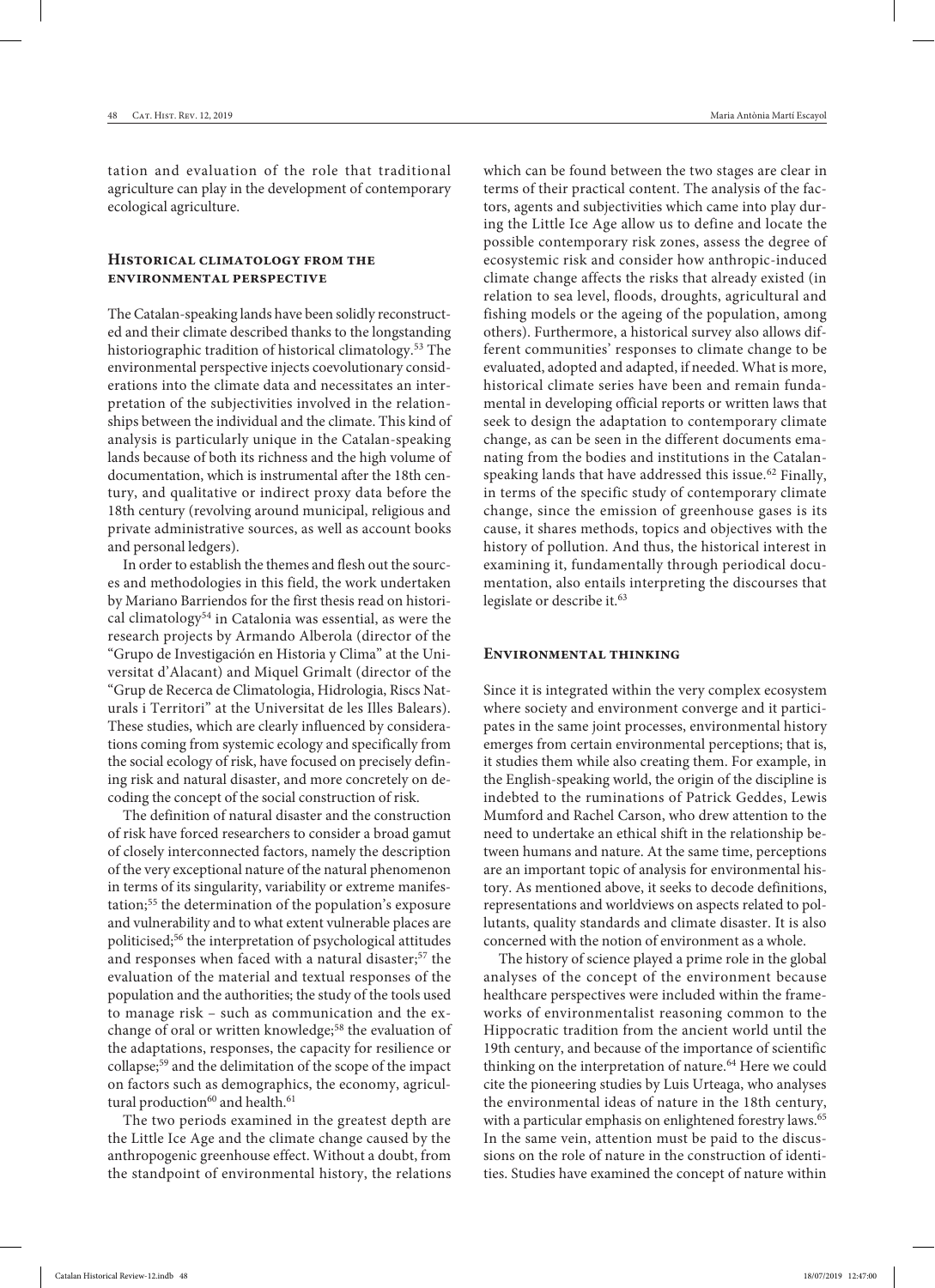the context of education in modern states;<sup>66</sup> the social creation of landscapes based on Catalan geography in the period from 1870 to 1939;<sup>67</sup> the consideration of scientific studies on nature within the framework of the Renaixença;68 the creation of archetypal landscapes in relation to nationalism;69 and perceptions in contemporary contexts in relation to geographic thinking, environmentalism and land planning.<sup>70</sup>

The research focusing on the context of the construction of the concept of nature during the American conquest and colonisation<sup>71</sup> falls within the same vein and links up directly with one of the bodies of literature with the longest-standing tradition in the corpus of environmental history. These include the grievances regarding the status of the American indigenous people aired by Mary Austin and Angie Debo during the first half of the 20th century and the interpretations by Alfred W. Crosby, William Cronon and Richard Grove since the 1970s, who have not only used concepts like Columbian exchange, biological shock, biological conquest and ecological imperialism to rewrite the history of the conquests and colonisations, but also undertaken the study, criticism and struggle against contemporary biological conquests, as embodied in mining policies, which serve as an underpinning for fields like ecological economics, political ecology and environmental justice movements.

This connection between past and present is one of the most fascinating aspects of environmental history in that it evinces the ability to create individual or collective consciousnesses. The rewriting of historical events and the updating of the historiography questions traditional views of themes like the Industrial Revolution, social struggles and conquests and colonisations, and by doing so it can create a bank of memory of injustices and unmask those that had been concealed.

By avoiding the extreme conceptions of constructivism, environment and environmental history – as an integral part of society – can be regarded as coevolving discursively and materially, constructing concepts and realities.

As proclaimed by the theoretical formulations around the concept of post-normal science, in contemporary contexts – which are extraordinarily complex and full of uncertainties and risks – the decisions to be taken when faced with socioenvironmental crises, either local or global, will be imperfect if we rely solely on science and technology. Just as conflicts reflect and depend on multiple causes, dimensions and scales, so analyses and evaluations must also be multiple and bring together different theories – science, history, politics, sociology, economics, ethics and anthropology – and consider the participation of different agents – from social movements to the subjects directly affected by environmental problems. The solutions to the problems must also be tackled from this plural perspective.

However, what material solutions do historical considerations allow? The reconstructions of energy and material flows and the identification of the forces and agents that construct them enable us to design urban plans that minimise the food, energy and water imprint of urban areas; reconstructions of agrarian flows enable us to find alternatives to the crisis of industrial agricultures and find fairer and more sustainable production and consumption systems; understanding the dynamic of landscapes enables us to ascertain their ability to host biodiversity and can guide land planning programmes or the management of natural spaces; knowing the effects of externalities enables us to design industrial strategies that minimise environmental impacts; knowing the scope of pollution enables us to establish compensation or determine responsibilities, undertake the relevant judicial actions and enforce compliance with the laws; and establishing climate cycles enables us to make data projections and predict climate risks on a centuries-long scale.

To make environmental history truly effective, it must be capable of forging a solid, coherent and effective communicative circuit based on tension and interaction which is necessarily not one-way. Expert knowledge should coevolve with the agents involved with environmental problems, with the subjects affected, with citizens, with the political parties and with public institutions. And connectors are needed for this communicative circuit to work. For this reason, it is important for experts to participate not only in scholarly journals but also in activist magazines, and for them to work with social movements, civil-society organisations and public institutions. One theoretical-practical analysis in this vein is the work of Josep Lobera, who uses technoscience, sociology and environmental history to evaluate the ideas of sustainability and environmental conflicts in relation to citizen participation and teaching-learning processes.72

Without a doubt, one task still pending is to evaluate the solidity of the connectors in the communicative circuit which join environmental history with the discipline of history itself – to what extent it brings about a historiographic revision or manages to become inserted within the traditional historical discourse – or which link it with the political debates, territorial policies or environmental laws. To ensure the very survival of environmental history, perhaps we must ascertain its capacity to impact contemporary conflicts and communicate with the agents involved in them. After all, the ultimate goal of environmental history should be to rejoin the metabolic circuit and propose more socially and environmentally sustainable alternatives.

#### **Notes and references**

- [1] John R. McNeILL. "Observations on the Nature and Culture of Environmental History". *History and Theory*, 42.4 (2003), pp. 5-43.
- [2] Marco Armiero. "Environmental History between Institutionalization and Revolution" In: Ed. Serpil Opper-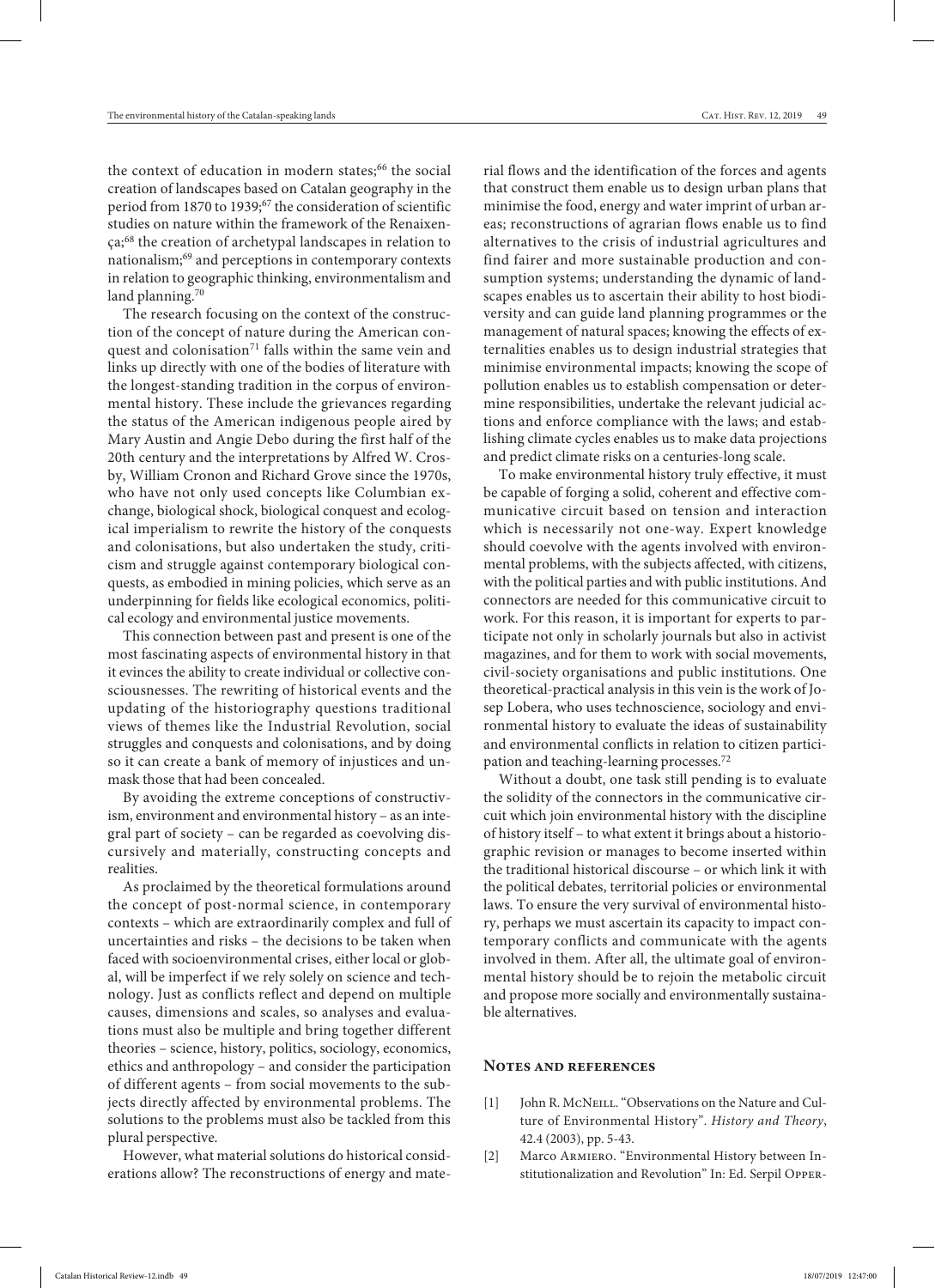mann, Serenella Iovino. *Environmental Humanities. Voices from the Anthropocene*. Rowman & Littlefield, London 2016, pp. 45–59.

- [3] A review of the gatherings was made in: Enric SAGUER; Pere Sala. "Un nuevo campo de estudio: la historia ecològica". *Agricultura y sociedad*, 61 (1991) pp. 223-235; Enric Saguer; Pere Sala. "Història i ecologia: Introducció". *Recerques*, 26 (1992), pp. 7-13.
- [4] *Recerques*, 26 (1992), pp. 1-68.
- [5] Joan Martínez Alier. *De la economía ecológica al ecologismo popular*. Icaria Editorial, Barcelona 1994.
- [6] The following publications emerged from the gatherings: Ramon GARRABOU; José Manuel NAREDO (eds.). *La fertilización en los sistemas agrarios. Una Perspectiva Historica.* Fundación Argentaria, Madrid 1996; Ramon GARRABOU, José Manuel NAREDO (eds.). *El agua en los sistemas agrarios. Una perspectiva histórica*. Fundacion Argentaria, Madrid 1999; Ramon Garrabou, José Manuel NAREDO (eds.). *El paisaje en perspectiva histórica*: *Formación y transformación del paisaje en el mundo mediterráneo.* Universidad de Zaragoza, Zaragoza 2008.
- [7] Mariano Barriendos Vallvé. *Climatología histórica de Catalunya. Aproximación a sus características generales (ss. XV-XIX)*. Doctoral thesis. Universitat de Barcelona, Barcelona 1994.
- [8] Between 1997 and 2006, Ramon Garrabou oversaw three research projects devoted to agroecological history. The first was: "Factores determinantes del desarrollo agrario en Cataluña: recursos naturales, organización del trabajo y cambio técnico". From 1997 until today, Enric Tello Aragay has overseen seven. The first was: "Recursos naturales, organización del trabajo agrario y cambio tecnológico". From 2002 until today, Armando Alberola Romá has overseen five projects devoted to climate and environmental history. The first was: "Clima, economía y sociedad en la España del siglo XVIII". And the first project overseen by Rosa Congost with an environmental topic was: "Estudio integrado del cambio socioambiental en la Franja costera: paisajes históricos del litoral del Empordà y el Baix Llobregat". Universitat Pompeu Fabra, 2002-3. On the other hand, in 2002, as part of the *Seminari d'Estudis i Recerques Prehistòriques*, the "Xarxa Temàtica d'Història Ambiental i Paisatges Culturals" was launched, directed by Santiago Riera Mora and Ramón Julià Brugués, which is devoted to the historical study of land uses. It has continued in the projects "Ter-AmAr", "Paleo Bàrcino" and "Paleopaisatges nadius d'Arizona: la vall del Río Verde".
- [9] Maria de Bolos. "Aproximación al estudio del hombre como elemento y factor del paisaje". *Actas del V Coloquio de Geografia.* Universidad de Granada, Granada 1977, pp. 161-168; Josep M. PANAREDA. L'estructura i la dinà*mica del paisatge actual al Montseny: els impactes humans sobre els sistemes naturals*. Doctoral thesis. Universitat de Barcelona, Barcelona 1978; Joan Sabí i Bonastre. *L'estudi agro-ecològic i l'evolució històrica recent del paisatge: el cas d'un sector occidental de la comar-*

*ca del Bages*. Doctoral thesis. Universitat de Barcelona, Barcelona 1982.

- [10] Joan Martínez Alier. *L'ecologisme i l'economia: història d'unes relacions amagades*. Edicions 62, Barcelona 1984; Luis Urteaga. "La economía ecológica de Martínez Alier". *Documents d'anàlisi geogràfica*, 7 (1985), pp. 193-205.
- [11] In addition to the proposals from the congress in Girona and the monographic issue of the journal *Recerques*, the syntheses and methodological proposals that have been made during these years include: Martí BOADA. "Història ambiental. Una nova història." *Jornades l'Home i el Medi a la Conca de Barberà i les Muntanyes de Prades*. Centre d'Història Natural de la Conca de Barberà, Montblanc 1996, pp. 1-30; Martí Boada, David Saurí. *El cambio*  global. Editorial Rubes, Barcelona 2002; Agustí NIETO-Galan. *Cultura industrial, historia y medioambiente*. Rubes, Barcelona 2004; Enric Tello. *La historia cuenta. Del crecimiento económico al desarrollo humano sostenible*. Fundació Nous Horitzons-El Viejo Topo, Barcelona 2005. Among the latest methodological proposals, worth noting is the working meeting devoted to the history of science in relation to environmental history entitled "At the Intersection of Disciplines: History of Science and Environmental History", which was held in June 2017 and organised by the Centre d'Estudis d'Història de la Ciència at the Universitat Autònoma de Barcelona.
- [12] Georgescu-Roegen. *The Entropy Law and the Economic Process*. Harvard University Press, Cambridge, Massachusetts 1971.
- [13] Mario Giampietro, Kozo Mayumi, Jesús Ramos-Martín. "Anàlisi integrada a gran escala del metabolisme i de l'ecosistema (MuSIASEM)". *Energia*, 34.3 (2009), pp. 313-322.
- [14] For a snapshot of the state of environmental conflicts worldwide, see the interactive resource: *Atles de la Justícia ambiental*. This is an international project coordinated by the Institut de Ciència i Tecnologia Ambiental of the Universitat Autònoma de Barcelona and directed by Joan Martínez Alier <http://ejatlas.org/> [Retrieved on 25 January 2018]
- [15] For a snapshot of the state of urban political ecology, see: Rubén Alejandro Villar Navascués. "La ecología política urbana: veinteaños de crítica, autocrítica y ampliación de fronteras en el estudio del metabolismo urbano". *Documents d'Anàlisi Geogràfica*, 63 (2017), pp. 173-204.
- [16] Gerard Jori. "Salud publica e higiene urbana en la España durante el siglo XVIII. Una perspectiva geográfica". Doctoral thesis. Universitat de Barcelona, Barcelona 2012; Carles García. "Los parques urbanos del siglo XIX en Montreal y Barcelona". In: *El desarrollo urbano de Montreal y Barcelona en la época contemporánea: un estudio comparativo.* Ed. Horacio Capel. Universitat de Barcelona, Barcelona 1998.
- [17] Eduard Masjuan Bracons. *La ecología humana en el anarquismo ibérico: urbanismo" orgánico" o ecológico,*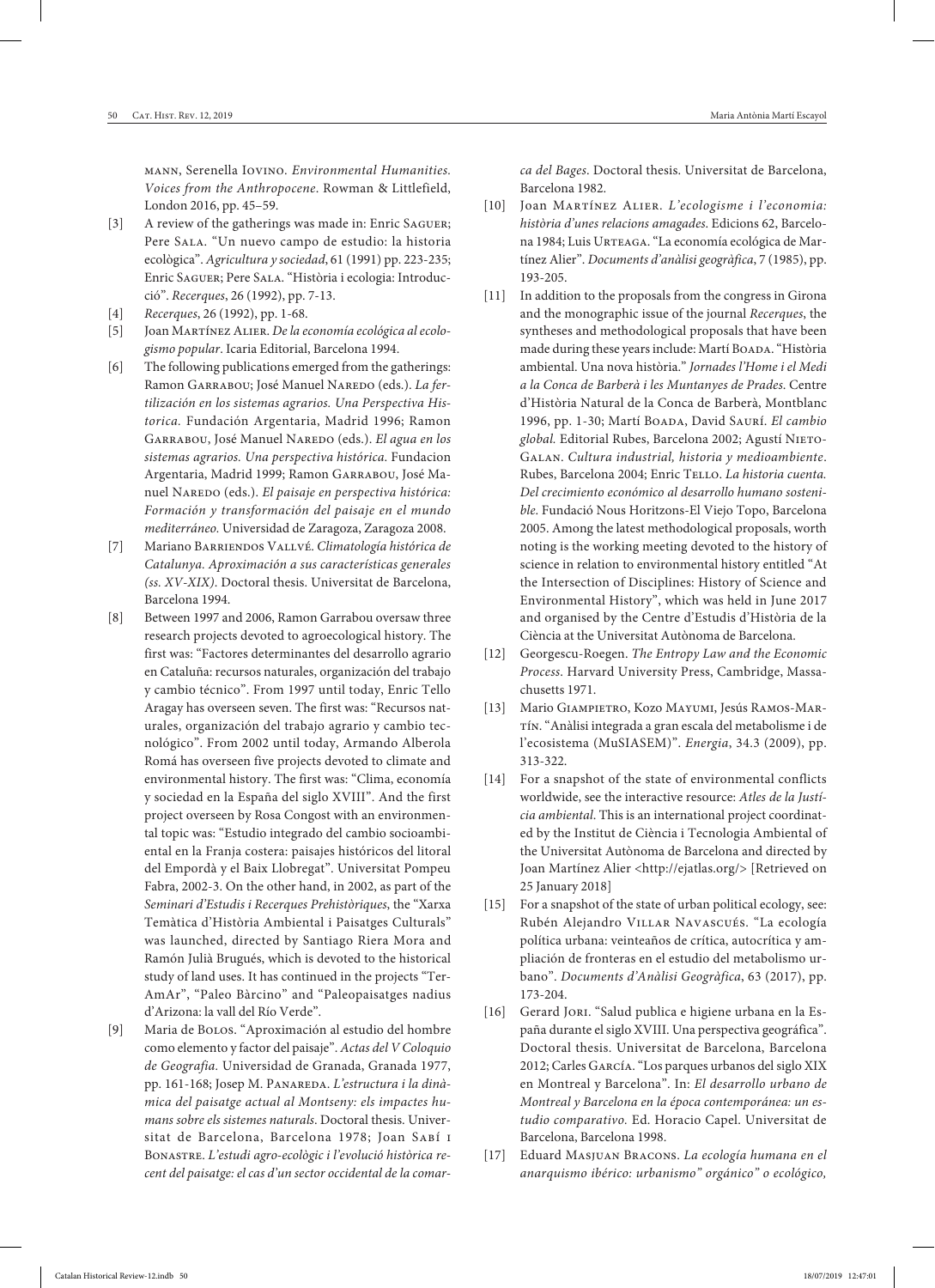*neomalthusianismo y naturismo social*. Icaria Editorial, Barcelona 2000. Here we can stress the interconnection of this avenue of research with associationism and anthropology, which can be clearly seen in the debate series held in 2009 by the Col·lectiu per a la Recerca Social i Autònoma COPSAT entitled *Ciclo de Debates sobre Nuevos y Viejos Derechos Sociales. Ciclo III – ¿Derecho a la ciudad-campo?*. Eduard Masjuan participated in the series with a lecture entitled "Urbanisme ecològic i defensa del territori del passat a l'actualitat: de Cebrià de Montoliu i l'anarquisme ibèric a les alternatives presents".

- [18] Jordi Grané Casellas, Pere Casas Trabal. "Els jardins de la industrialització: un exemple de colonització simbòlica del territori". *Revista d'etnologia de* Catalunya, 39 (2014): 183-189; Roger Sauquet Llonch. "La ciutat de repòs i vacances del Gatcpac (1931-1938). Un paisatge pel descans." Doctoral thesis. Universitat Politècnica de Catalunya. Departament de Projectes Arquitectònics Sant Cugat del Vallès, Barcelona 2012.
- [19] Mercedes ARROYO HUGUET. *La industria del gas en Barcelona, 1841-1933: innovación tecnológica, territorio urbano y conflicto de intereses*. Ediciones del Serbal, Barcelona 1996; Mercedes Arroyo Huguet. "Los cambios en el proceso de producción y de distribución de gas en Barcelona y su hinterland (1930-1969). Entre el gas de hulla y el gas natural." *Scripta Nova: revista electrónica de geografía y ciencias sociales*, 218 (2006) http://www.ub.es/ geocrit/sn/sn-218-29.htm [Retrieved on 25 January 2018]
- [20] Here we highlight all the literature contributed by all four international symposia organised since 2012 by *GeoCrítica* and devoted to electrification: <http://www. ub.edu/geocrit/actassi.htm>, <http://www.ub.edu/geocrit/IISimp-Eletr-SaoPaulo/IISimp-eletr-portada.htm>, <http://www.ub.edu/geocrit/iii-mexico/iii-simposioportada1.html> and <http://www.ub.edu/geocrit/Electry-territorio/Electr-y-territorio-Portada.htm> [Retrieved on 25 January 2018].
- [21] Enric TELLO, Joan Ramon Ostos. "Water consumption in Barcelona and its regional environmental imprint: A long-term history (1717–2008)". *Regional Environmental Change*, 12.2 (2012), pp. 347-361 (Enric Tello is a member of the "Fundació Nova Cultura de l'Aigua" and has coordinated the technical commission on savings and efficiency of the Agència Catalana de l'Aigua (ACA)); Jordi Galofre. "La problemàtica de l'aigua potable a Banyoles a la primera meitat del segle XX". *Estudis d'història agrària*, 23 (2010), pp. 209-218.
- [22] One of the pioneering works in interpreting territorial conflictiveness for contemporary cases is: Oriol NELLO, *Aquí no!: Els conflictes territorials a Catalunya*. Empúries, Barcelona 2003.
- [23] Xavier CAZENEUVE, Santiago GOROSTIZA, Maria Antònia Martí Escayol. *El llibre de les fonts de Barcelona de Francesc Socies* (at press).
- [24] Eduard Masjuan. "Conflicts and struggles over urban water cycles: The case of Barcelona 1880–2004". *Tijd-*

*schrift voor economische en socialegeografie*, 99.4 (2008), pp. 426-439. David SAURÍ, Hug MARCH, Santiago Gorostiza. "Des ressources conventionnelles aux ressources non conventionnelles: l'approvisionnement moderne en eau de la ville de Barcelone". *Flux*, 97-98 (2014), pp. 101-109.

- [25] Luis Del Romero Renau. "Geografia dels conflictes territorials a València i la seua àrea metropolitana". *Documents d'anàlisi geogràfica*, 61.2 (2015), pp. 369-391.
- [26] Santiago GOROSTIZA, Hug MARCH, David SAURI. "Servicing customers in revolutionary times: The experience of the collectivized Barcelona Water Company during the Spanish Civil War". *Antipode*, 45.4 (2013), pp. 908- 925.
- [27] Mercedes Arroyo. "De las 'Fábricas de luz' a la creación de un sistema. La organización regional de Fuerzas Hidroeléctricas del Segre, 1920-1952." In: *Simposio Internacional Globalización, innovación y construcción de redes técnicas urbanas en América y Europa*. Universitat de Barcelona, Barcelona, Barcelona 2012, pp. 23-26; Sergi Saladié Gil. "Els conflictes territorials del sistema elèctric a Catalunya". *Treballs de la Societat Catalana de Geografia*, 71-2 (2011), pp. 201-221; Sergi Saladié Gil. "Geopolítica de la implantación eólica en Catalunya" In: *Geografía y desafíos territoriales en el siglo XXI*. Ed. Vicente Gozálvez. Asociación de Geógrafos Españoles, Alicante 2011, pp. 425-436.
- [28] Horacio Capel. "Introducción". *La electrificación y el territorio. Historia y futuro*2017 < http://www.ub.edu/ geocrit/Electr-y-territorio/Indice-Electr-y-territorio. htm> [Retrieved on 25 January 2018]. Along the same lines, worth noting is also the efforts of the Grup de Geògrafs per a l'Ecologia Social (2GES) and the Grup d'Anàlisi i Planificació Territorial i Ambiental (Department of Geography, History and Art History, Universitat de Girona). See: M. Àngels Alió Torres, Gerard Jori García. "La recerca universitària sobre la reforma ambiental urbana. Experiències des de l'ecologia social." *Biblio 3w: revista bibliográfica de geografía y ciencias sociales*, 2010 <http://www.ub.es/geocrit/b3w-887/b3w-887-1. htm> [Retrieved on 25 January 2018].
- [29] Santiago Gorostiza."Potash Extraction and Historical Environmental Conflict in the Bages Region (Spain)". *Investigaciones Geográficas*, 61 (2014), pp. 5-16; Santiago GOROSTIZA, Jordi HONEY-ROSÉS, Roger LLORET. Rius de *Sal*. *Una visió històrica de la salinització dels rius Llobregat i Cardener durant el segle XX*. Edicions del Llobregat, Barcelona 2015; Santiago GOROSTIZA, David SAURÍ. "Dangerous assemblages: Salts, trihalomethanes and endocrine disruptors in the water palimpsest of the Llobregat River, Catalonia". *Geoforum*, 81 (2017), pp. 153-162;
- [30] Maria Antònia Martí Escayol. "Indústria, medicina i química a la Barcelona de finals del segle XVIII: el tintatge i la introducció del carbó mineral des d'una perspectiva ambiental". *Recerques*, 44 (2002), pp. 5-20.
- [31] José Ramón Bertomeu-Sánchez, Ximo Guillem-Llo-BAT. "Following Poisons in Society and Culture (1800-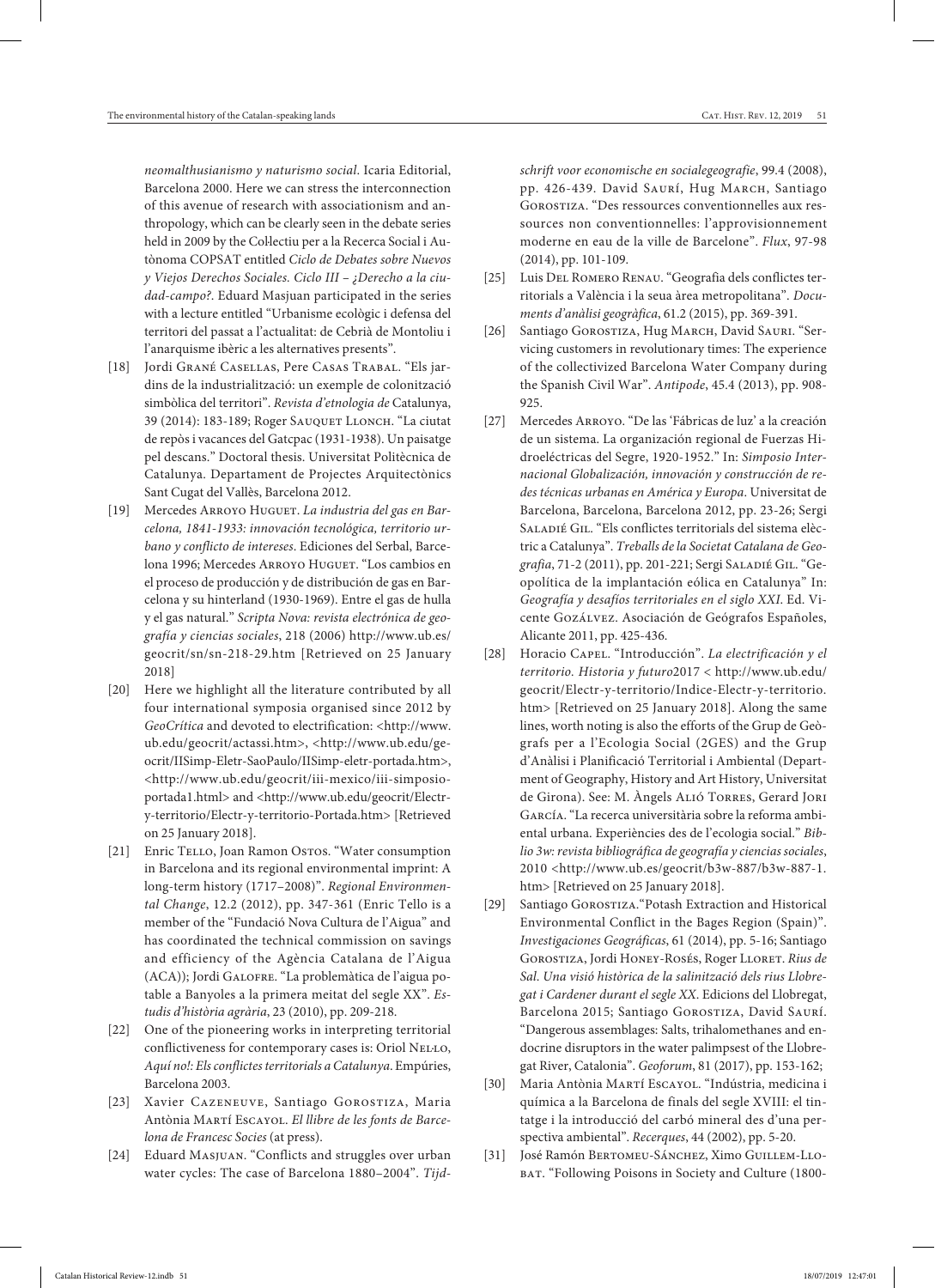2000): A Review of Current Literature". *Actes d'Història de la Ciència i de la Tècnica*, 9 (2016), pp. 9-36.

- [32] Marta Pujadas I Garriga. *La creació d'un passiu ambiental a Catalunya. Història de la planta química de Flix al riu Ebre (1897-2013)*. Doctoral thesis. Universitat Autònoma de Barcelona, Bellaterra 2015.
- [33] Luis Sánchez-Vázquez. *La legitimización de la energía nuclear en España: el fórum atómico español (1962-1979)*. Doctoral thesis. Universitat de Granada, Granada 2010. Evelio Gómez, Sergi Saladié, Xavier Roqué. "Àtoms a la plaça: conflictes ambientals i energia nuclear, 1977- 2017". *Ciència, tecnologia i medicina a les places: governabilitats, apoderaments i resistències*, Organisers: Jaume Valentines Álvarez, Jaume Sastre Juan. Institut d'Estudis Catalans. Round table held in Barcelona on 11 January 2017.
- [34] Judit Vidal Bonavila. "La problemàtica de l'aiguardent a Reus en els segles XVII-XVIII: la contaminació de les aigües i els fraus". *Estudis d'història agrària*, 26 (2014), pp. 151-164; Ximo Guillem Llobat. "Losing the global view in the establishment of new limits to food quality. The regulation of the food market in Spain (1880–1936)". *Food and History*, 6.1 (2008), pp. 215-46; Esteban Canales Gili, Angeles Carbajal Azcona. "La adulteración de alimentos en Gran Bretaña, 1820-1850". *Trienio: Ilustración y liberalismo*, 55 (2010), pp. 131-176; Ximo Guil-LEM-LLOBAT. "The sugar industry, political authorities, and scientific institutions in the regulation of saccharin: Valencia (1888–1939)". *Annals of Science*, 68.3 (2011), pp. 401-424.
- [35] "España "Tóxica": Industria, ley, activisme y expertos en el siglo XX" (2015), with Agustí Nieto Galan as the lead researcher; and "Living in a toxic world: Experts, regulations and public controversies in 20th-Century Spain" (2015), with Jose Ramon Bertomeu Sánchez as the lead researcher.
- [36] Ana Romero de Pablos. "Energía nuclear e industria en la España de mediados del siglo XX. Zorita, Santa María de Garoña y Vandellòs" In: *La Física en la Dictadura. Físicos, Cultura y Poder en España 1939–1975*. Ed. Néstor Harran, Xavier Roqué. Servei de Publicacions de la Universitat Autònoma de Barcelona, Bellaterra 2012, pp. 45-63. Luis Sánchez-Vázquez, Alfredo Menéndez-Navarro. "Nuclear Energy in the Public Sphere: Anti-Nuclear Movements vs. Industrial Lobbies in Spain (1962–1979)". *Minerva*, 53.1 (2015), pp. 69-88.
- [37] Sara MAESTRE ANDRÉS. "El problema pendiente de los residuos nucleares: estudio del conflicto del almacén temporal centralizado en Ascó (Catalunya, Estado Español)". *Revibec: revista iberoamericana de economía ecológica*, 27 (2017), pp. 17-35.
- [38] Maria Barceló Crespí. "Alguns aspectes sobre contaminació, neteja i salubritat a la ciutat de Mallorca baixmedieval" In: *El món urbà a la Corona d'Aragó del 1137 als decrets de Nova Planta: XVII Congrés d'Història de la Corona d'Aragó= Congreso de Historia de la Corona de*

*Aragón: Barcelona. Poblet. Lleida, 7 al 12 de desembre de 2000:[actes]*. Universitat de Barcelona, Barcelona 2003. pp. 25-34; Antonio CONTRERAS MAS. "Contaminación por cinabrio en Ciutat de Mallorca (1347)". *Bolletí de la Societat Arqueològica Lul·liana: Revista d'estudis històrics*, 67 (2011), pp. 125-136; Josep Lluís Barona. "Política urbanística i higiene de les ciutats. La societat Valenciana en el trànsit al segle XX". *Gimbernat: revista catalana d'història de la medicina i de la ciència*, 38 (2002), pp. 223-238; Emili HUGET I RAMIA. "Evolució històrica de la contaminació del riu Llobregat". *Gimbernat: revista catalana d'història de la medicina i de la ciència*, 54 (2010), pp. 197-206.

- [39] David SAURÍ, Hug MARCH. "Can't go to the fountain no more. Pigs, nitrates and spring water pollution in Catalonia" In: *Political Ecologies of Meat*. Ed. Jody Emel and Harvey Neo. Routledge, New York 2015, pp. 109-126.
- [40] Joaquim Sempere, Mercedes Martínez Iglesias, Ernest Garcia. "Ciencia, movimientos ciudadanos y conflictos socioecológicos". *Cuadernos Bakeaz*, 79 (2007), pp. 1-19.
- [41] Vicente Casals Costa. "Energía nuclear y movimientos sociales en Cataluña durante la Transición política, 1975- 1982". In: *Cuarto Simposio Internacional sobre Historia de la Electrificación. La electrificación y el territorio. Historia y futuro*. Ed. Miriam H. Zaar, Magno Vasconce-LOS P. JUNIOR, Horacio CAPEL. Universidad de Barcelona, Barcelona 2017; Joaquim Sempere, Mercedes Martínez Iglesias, Ernest García. "La problemática de la energía nuclear en el Valle de Ayora: Los conflictos en torno a la prolongación del funcionamiento de la central de Cofrentes y a la candidatura de Zarra como posible ubicación del almacén temporal centralizado de residuos de alta actividad". *Arxius de sociologia*, 25 (2011), pp. 83-102.
- [42] Joan Martínez Alier. "Ecología política del extractivismo y justícia socioambiental." *INTERdisciplina*, 3.7 (2015) <http://dx.doi.org/10.22201/ceiich.24485705e. 2015.7.52384> [Retrieved on 25 January 2018].
- [43] Maria BARRACHINA. "The effects of land use change on landscape: The case of Vall Fosca (Catalan Pyrenees)". Man in the Landscape Across Frontiers –IGU-LUCC Central Europe Conference, Prague 2007; Judit Gil Farrero. *Ciència i medi ambient a Catalunya. La gestació del Parc Natural de la Zona Volcànica de la Garrotxa (1975-1982)*. Master's Degree Final Project. Universitat Autònoma de Barcelona, Bellaterra 2011.
- [44] Enric TELLO. "La petjada ecològica del metabolisme social: una proposta metodològica per analizar el paisatge com a humanització del territori". *Manuscrits*, 22 (2004), pp. 59-82; Enric Tello, Ramon GARRABOU. "La evolución histórica de los paisajes mediterráneos: algunos ejemplos y propuestas para su estudio." *Territorios, paisajes y lugares trabajos recientes de pensamiento ge*ográfico. Ed. Valerià Paül i Carril, Joan Tort i Donada. Galerada-Asociación de Geógrafos Españoles, Barcelona 2006, pp. 19-64.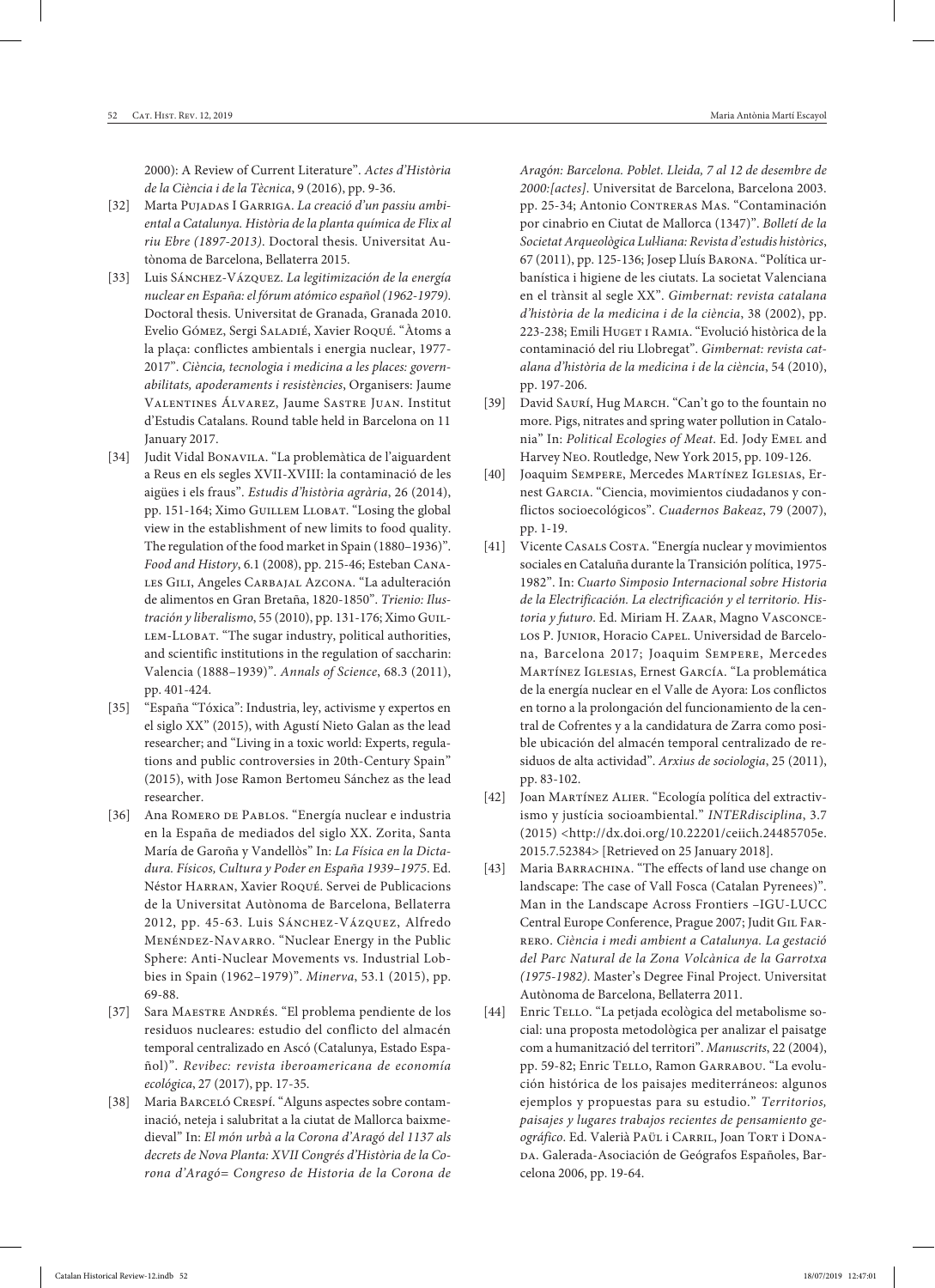- [45] Jose Ignacio Jiménez Blanco. "El monte: una atalaya de la Historia". *Historia agraria: Revista de agricultura e historia rural*, 26 (2002), pp. 141-190; Jordi Bolòs Masclans. *Els orígens medievals del paisatge català: l'arqueologia del paisatge com a font per a conèixer la història de Catalunya*. Vol. 64. Institut d'Estudis Catalans, Barcelona 2004; Teresa CERVERA, Ramon GARRA-BOU, Enric TELLO. "Política forestal y evolución de los bosques en Cataluña desde el siglo xix hasta la actualidad". *Investigaciones de Historia Económica-Economic History Research*, 11.2 (2015), pp. 116-127.
- [46] Josep Vila Subirós. "El paper dels espais agraris en la conservació del patrimoni natural" In: *Percepcions de l'espai agrari periurbà*. Eds. Anna Roca Torrent, Cristina Tous de Sousa. Fundació Agroterritori, Barcelona 2013. <http://www.agroterritori.org/ficha.php?id\_nivell3= 95#doc589> [Retrieved on 25 January 2018]
- [47] Here we can higlight the "Grup de Recerca Conservació, Biodiversitat i Canvi Global, *Nycticorax*", directed by Martí Boada, at the Institut de Ciència i Tecnologia Ambientals of the Universitat Autònoma de Barcelona.
- [48] In this sense, worth noting is the project concerned with analysing the landscapes of Catalonia and Mallorca: "¿Sistemes agraris sostenibles? Una interpretació històrica de l'agricultura a Espanya des de la perspectiva biofísica", which is part of the international project: "Sistemes agraris sostenibles: el metabolisme socioecològic de l'agricultura occidental en perspectiva històrica." Among the latest studies devoted to environmental study of the landscape in Catalonia, we should highlight: Sònia Sànchez Mateo. *Anàlisi socioecològica a la vall de Santa Fe (massís del Montseny). La transformació del paisatge a través de la història ambiental*. Universitat Autònoma de Barcelona, Bellaterra 2010; Rosa Congost; Enric SAGUER. "Beyond life cycle and inheritance strategies: The rise of a middling social group in an Ancien Régime society (Catalonia, eighteenth Century)". *Journal of Social History*, 49:3 (2015), pp. 617-646; Elena GALÁN (et al.) "Widening the analysis of Energy Return on Investment (EROI) in agro-ecosystems: Socio-ecological transitions to industrialized farm systems (the Vallès County, Catalonia, c. 1860 and 1999)." *Ecological Modelling*, 336 (2016), pp. 13-25. For Mallorca, we can highlight: Gabriel JOVER; Ricard Soto. "Colonización feudal y organización del territorio. Mallorca, 1230– 1350". *Revista de Historia Economica-Journal of Iberian and Latin American Economic History*, 20.3 (2002), pp. 439-477; Gabriel Jover Avellà, Ricard Soto. "De la agricultura andalusí a la feudal: ¿Una ruptura agroecológica? (Mallorca, 1230-1350)" In: *La construcción histórica del paisaje agrario en España y Cuba*. Los Libros de Catarata, Madrid 2003, pp. 25-52; Joan Marul, Carme Font, Enric Tello, Nofre Fullana, Elena Domene, Manel Pons, Elena Galan. "Towards an energy–landscape integrated analysis? Exploring the links between sociometabolic disturbance and landscape ecology performance (Mallorca, Spain, 1956–2011)". *Landscape*

*Ecology*, 31.2 (2016), pp. 317-336. For Valencia, we can highlight the pioneering work of Thomas F. GLICK. Irri*gation and Society in Medieval Valencia*, Harvard University Press, Cambridge 1970; and the more recent: Antoni Furió. "La domesticación del medio natural: agricultura, ecología y economía en el País Valenciano en la Baja Edad Media" In: *El medio natural en la España medieval: actas del I Congreso sobre ecohistoria e historia medieval*. Ed. Julián Clemente Ramos. Servicio de Publicaciones Universidad de Extremadura, Cáceres 2001, pp. 57-103; Carles SANCHIS IBOR. *Regadiu i canvi ambiental a l'Albufera de València*. Universitat de València, Valencia 2001; Pablo Giménez Font. *Las transformaciones del paisaje valenciano en el siglo XVIII*. Institució Alfons el Magnànim, Valencia 2007; Josep Rafael Pérez Borredà. *Construyendo paisajes mediterráneos: Apropiación de tierras y transformación del paisaje en la Sierra* 

*de Enguera (1580-1930)*. Universitat de València, Valen-

[49] Xavier Luna-Batlle. "Els 'Secrets d'agricultura' (1617) de Miquel Agustí en el context dels llibres agronòmics europeus". *Manuscrits. Revista d'història moderna*, 33 (2016), pp. 17-32; Thomas M. Capuano. "Medieval Agricultural Lore in the Untitled Miscellany of MS. 6437, Biblioteca Municipal de València (Fons Serrano Morales)". *Catalan Review*, 23 (2009), pp. 9-16; Maria Antònia Martí Escayol. "Two Iberian versions of Gottfried of Franconia's Pelzbuch. Translations and copies in medieval and modern agricultural literature." *Sudhoffs Archiv*, 95.2 (2011), pp. 129-157.

cia 2010.

[50] Montse PARADA, Esperança CARRIÓ, Maria Àngels Bonet, Joan Vallès. "Ethnobotany of the Alt Empordà region (Catalonia, Iberian Peninsula): Plants used in human traditional medicine". *Journal of Ethnopharmacolo*gy, 124 (2009), pp. 609-618; Laura CALVET-MIR, Maria Calvet-Mir, Victoria Reyes-García. "Traditional ecological knowledge and land races in situ conservation in high mountain home gardens of Vall Fosca, Catalan Pyrenees, Iberian Peninsula" In: *Tradiciones y transformaciones en etnobotánica*. Ed. María Lelia POCHETTINO, Ana H. Ladio, Patricia M. Arenas. CYTED - Programa Iberoamericano Ciencia y Tecnología para el Desarrollo, San Salvador de Jujuy 2010, pp. 457-464; Montse Para-DA, Esperança CARRIÓ, Maria Àngels BONET, Joan Vallès. "Ethnobotany of the Alt Empordà region (Catalonia, Iberian Peninsula). Plants used for food purposes". *Journal of Applied Botany and Food Quality*, 84 (2011) pp. 11-25; Laura CALVET-MIR, Erik GÓMEZ-BAGGETHun, Victoria Reyes-García. "Beyond food production: Ecosystem services provided by home gardens. A case study in Vall Fosca, Catalan Pyrenees, Northeastern Spain." *Ecological Economics*, 74 (2012), pp. 153-160; Carles Riu-Bosoms, Laura Calvet-Mir, Victoria Reyes-García. "Factors enhancing land race in situ conservation in home gardens and fields in Vall de Gósol, Catalan Pyrenees, Iberian Peninsula". *Journal of Ethnobiology*, 34.2 (2014), pp. 175–194.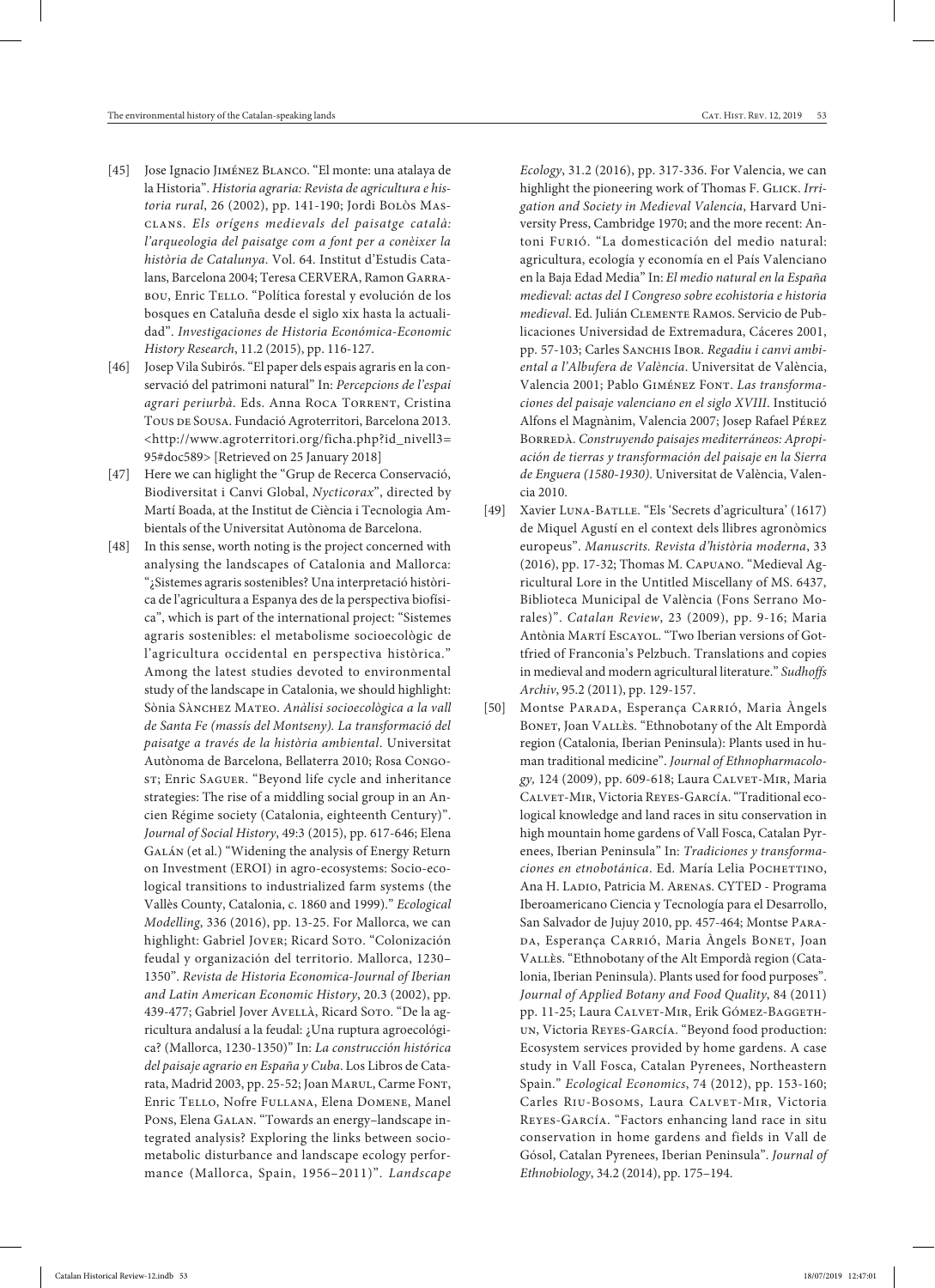- [51] Giacomo D'Alisa, Federico Demaria, Giorgos Kallis. *Degrowth. A Vocabulary for a New Era*. Routledge, New York, London 2014.
- [52] Project by Eduard Masjuan in conjunction with the artistic collective Acció Cultural Metropolitana, Sitesize. Marta Serra Permanyer. *Espais latents: pràctiques artístiques contemporànies vers un urbanisme crític. Latent spaces: Contemporary practices in art towards a critical urbanism*. Universitat Politècnica de Catalunya, Sant Cugat del Vallès 2013, pp. 263-314.
- [53] Mariano BARRIENDOS VALLVÉ. "La climatología histórica en el contexto universitario español". *Pedralbes: revista d'història moderna*, 26 (2006), pp. 41-63.
- [54] The expert in historical climatology Mariano Barriendos is a member of the Grup d'Experts en Canvi Climàtic de Catalunya (GECCC), promoted by the Institut d'Estudis Catalans and the Consell Assessor per al Desenvolupament Sostenible (CADS).
- [55] Mariano BARRIENDOS VALLVÉ (et. al.) "The variability of European floods since AD 1500". *Climatic Change*, 101.1-2 (2010), pp. 235-256; Armando Alberola Romá. *Quan la pluja no sap ploure: sequeres i riuades al País Valencià en l'Edat Moderna*. Universitat de València, Valencia 2011.
- [56] Eduardo Bueno Vergara. *Clima y medicina en el Alicante del siglo XVIII. Amenazas medioambientales, vulnerabilidad social y estrategias de resistència*. Doctoral thesis. Universitat d'Alacant, Alicante 2014.
- [57] Armando Alberola Romá, Jorge Olcina (eds.). *Desastre natural, vida cotidiana y religiosidad popular en la España moderna y contemporánea*. Universitat d'Alacant, Alicante 2009; Cayetano Mas Galvañ (et al.) "Devociones, conflictividad y clima. Los santuarios de Nuestra Señora de las Virtudes (Villena) y San Cayetano (Crevillent) durante la Edad Moderna." *Revista de Historia Moderna. Anales de la Universidad de Alicante*, 35 (2017), pp. 254-307.
- [58] Maria Antònia Martí Escayol. "Esto advartesch per la espariencia dels qui vindran". Dietaris, percepció del desastre i gestió del risc natural" In: *Desastre natural, vida cotidiana y religiosidad popular en la España moderna y contemporánea*. Universitat d'Alacant, Alicante 2009, pp. 77-129
- [59] Mar GRAU SATORRAS. "Adaptation before Anthropogenic Climate Change: A Historial Perspective on Adaptation to Droughts in Terrassa". Doctoral thesis. Universitat Autònoma de Barcelona, Bellaterra 2017.
- [60] Armando Alberola Romá. "Propiedad, control y gestión del agua en regadíos deficitarios del Sureste español: la Huerta de Alicante durante la Edad Moderna". *Minius*, 23 (2015), pp. 7-40; Adrián García Torres. *Riesgo natural, extremismo climático y desastre en tierras meridionales valencianas durante el siglo XVIII*. Doctoral thesis. Universitat d'Alacant, Alicante 2015.
- [61] Armando Alberola Romá. "De catàstrofes climáticas y plagas: una aproximación a las crisis agrarias valencianas de la segunda mitad del siglo XVIII" In: *España y Améri-*

*ca entre la Ilustración y el liberalismo*. Casa de Velázquez, Madrid 1993, pp. 109-130; Adrián García Torres. "Extremismo climático y peligro biológico en el sureste español (1780-1800)". *Revista de Historia Moderna. Anales de la Universidad de Alicante*, 35 (2017) pp. 345-376; Kevin POMETTI PÉREZ, "Tercianas y epizootias en la Barcelona de 17483-1786. Médicos, poder institucional y percepción social en la Barcelona de las postrimerías del siglo XVIII", *Pedralbes. Revista d'Història Moderna*, 34 (2014), pp. 433-444.

- [62] Such as the reports on climate change promoted by the Consell Assessor per al Desenvolupament Sostenible (CADS), in conjunction with the Servei Meteorològic de Catalunya and the Oficina Catalana de Canvi Climàtic (OCCC) and with the support of the Institut d'Estudis Catalans. <http://cads.gencat.cat/ca/publicacions/informes-sobre-el-canvi-climatic-a-catalunya/> [Retrieved on 25 January 2018]
- [63] María Pilar Punter Chiva. *Negacionistas del cambioclimático a través de la prensa (1989-2007)*. Master's Degree Final Project. Universitat de València, Valencia 2014.
- [64] Carolyn Merchant, *The Death of Nature: Women, Ecology, and the Scientific Revolution*. Harper & Row, San Francisco 1980.
- [65] Luis Urteaga. *La tierra esquilmada: las ideas sobre la conservación de la naturaleza en la cultura española del siglo XVIII*. Serbal, Barcelona 1987; Luis URTEAGA. *Ideas Medioambientales en el siglo XVIII*. Ediciones Akal, Madrid 1997.
- [66] Maria Antònia Martí Escayol. *La construcció del concepte de natura a l'edat moderna*. Servei de Publicacions de la Universitat Autònoma de Barcelona, Bellaterra 2005.
- [67] Enric MENDIZÀBAL. "Aproximació a la geografia històrica i cultural dels paisatges de Catalunya". *Cercles: revista d'història cultural*, 12 (2009), pp. 104-128.
- [68] Jordi Martí Henneberg. *L'excursionisme científic: i la seva contribució a les ciències naturals i a la geografia*. Alta Fulla, Barcelona 1994.
- [69] Joan Nogué i Font. *Nacionalismo y territorio*. Milenio, Lleida 1998; Santiago GOROSTIZA, Hug MARCH, David Sauri. "Flows from beyond the Pyrenees. The Rhône River and Catalonia's search for water independence". *Political Geography*, 60 (2017), pp. 132-142.
- [70] Valerià Paül i Carril, Joan TORT i DONADA. *Territorios, paisajes y lugares. Trabajos recientes de pensamiento geográfico*. Galerada-Asociación de Geógrafos Españoles, Cabrera de Mar 2006; Joan Torr Donada, Pere Tobaruela Martínez. *L'home i el territori. Vint converses geogràfiques*. Rafael Dalmau, Barcelona 1999; Joaquim SEMPERE, Roser RODRÍGUEZ, Jordi TORRENTS. *El paper dels experts en els moviments ambientalistes a Catalunya*. Fundació Jaume Bofill, Barcelona 2005; Pere Mora Ticó. *El moviment ecologista a Catalunya: el seu origen, evolució i inserció*. Doctoral thesis. Universitat Autònoma de Barcelona, Bellaterra 2012. Judit GIL-FARrero. "La percepción del medioambiente en el post-